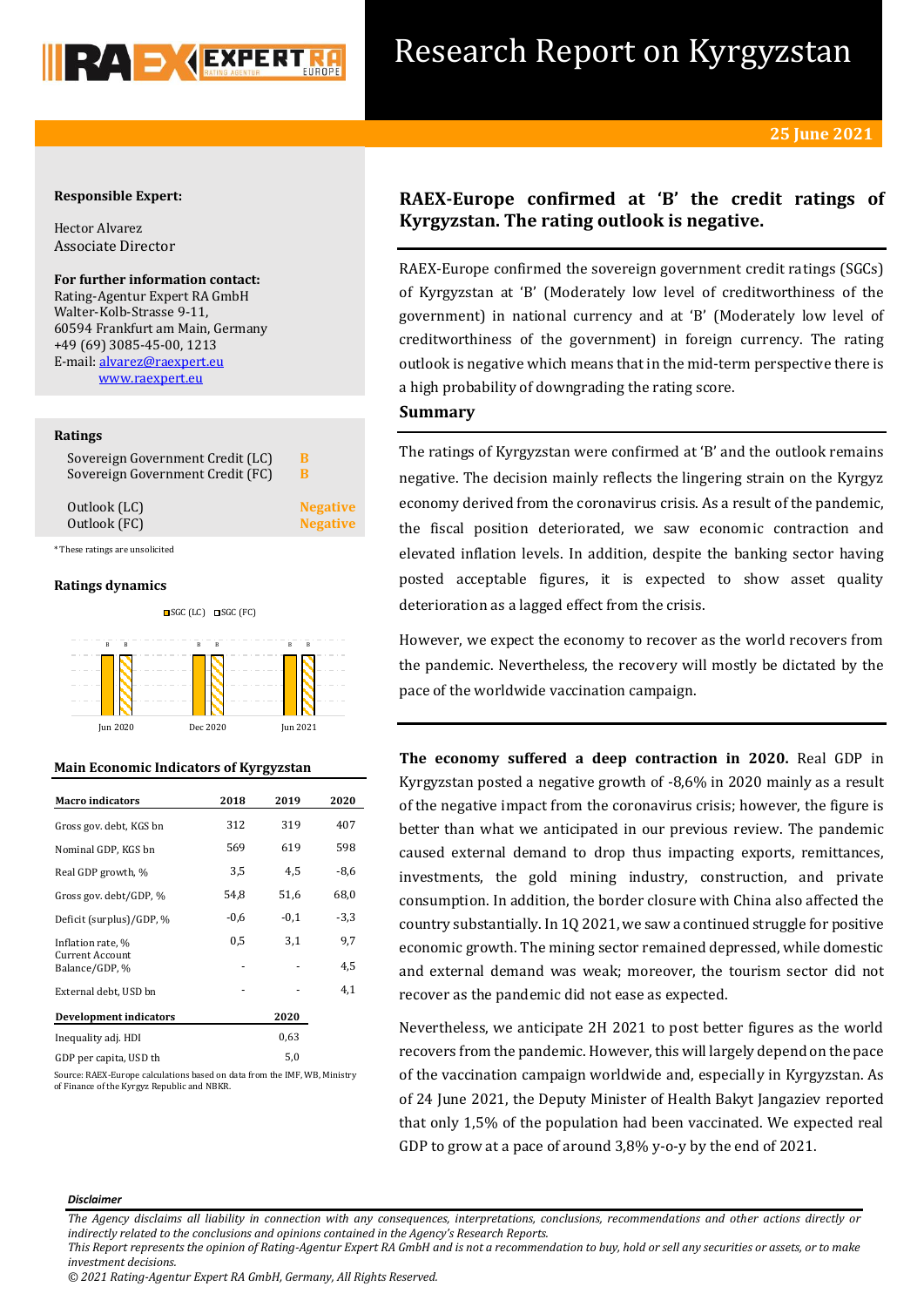# **PZA D (EXPERT**

**Graph 1:** Macroeconomic indicators, %



Source: RAEX-Europe calculations based on data from the IMF

**Graph 2:** Government debt dynamics, %



**Graph 3:** Fiscal budget dynamics, % of GDP



Source: RAEX-Europe calculations based on data from the IMF

Kyrgyzstan remains one of the poorest countries in the Central Asia region with GDP per capita in PPP terms of about USD 5,0 th in 2020. The dependence on the gold output from the Kumtor mine, keeps the Kyrgyz economy concentration risk high.

What is more, the political events which transpired in 2020 led to the resignation of President Sooronbai Jeenbekov and, protesters-supported Sadyr Japarov emerged as interim prime minister and the elected president at the beginning of 2021. We expect parliamentary elections to take place this autumn. All this turmoil and uncertainty is expected to add plenty of political and, thus, economic instability to the country.

Finally, the official level of unemployment was around 7% in 2020, but we consider the real level of unemployment significantly higher since large part of the labor force before the pandemic worked abroad.

**Government debt hiked substantially in 2020.** As previously anticipated, government debt increased up to 68% of GDP and 219% of budget revenues in 2020. This was chiefly a consequence of increased financing from multilateral and bilateral debt from international institutions, while domestic public debt also increased. Moreover, the depreciation of the KGS against the USD also played an important role in the increase as 87% of the debt is denominated in foreign currency. Despite this, the currency risk is partially mitigated since most of the external debt is at concessional terms. In addition, short-term debt remained low at 0,4% of total debt.

We anticipate government debt levels to remain high in 2021, but to start a declining path going forward. As of April 2021, government debt had only increased by around 2,7% in absolute terms. Finally, the increase on the debt level will also highly depend on a potential renewed devaluation of the KGS against the USD.

## **Fiscal deficit widened but outlook is better than initially anticipated**.

The budget deficit stood at 3,3% of GDP in 2020 as revenues were 30,1% of GDP and expenditures posted a figure of 34,2% in 2020. Revenues by around 13% mainly as a result of lower tax collection due to the measures introduced to support the economy. These include postponing tax payments, timing exemptions of property and land taxes, and provisional price controls on some food items, as well as tax exemptions on SMEs. On the other hand, expenditures increased as anti-pandemic measures implemented by the government included support to vulnerable groups, subsidized credits, among others.

We expect the deficit to widen further in 2021 as the government continues to support the economy to fight the negative effects from the pandemic. Moreover, given the high level of government debt and low public buffers, we consider that the authorities do not have substantial room to maneuver in case additional shocks were to occur. However, the

## *Disclaimer*

*The Agency disclaims all liability in connection with any consequences, interpretations, conclusions, recommendations and other actions directly or indirectly related to the conclusions and opinions contained in the Agency's Research Reports.*

*This Report represents the opinion of Rating-Agentur Expert RA GmbH and is not a recommendation to buy, hold or sell any securities or assets, or to make investment decisions.*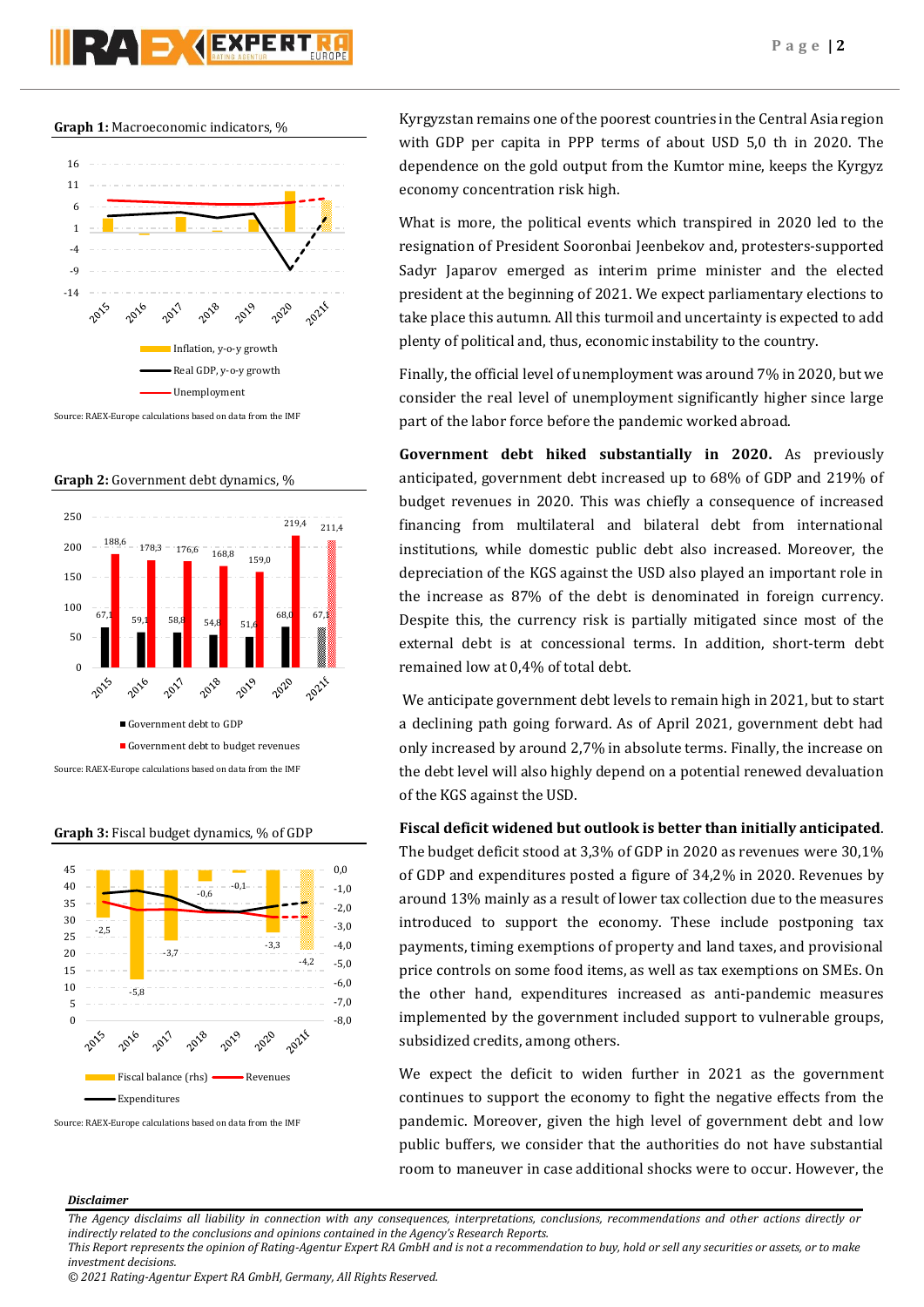



**Graph 4:** Financial soundness indicators, %

Source: RAEX-Europe calculations based on data from the NBKR





Source: RAEX-Europe calculations based on data from the WB and NBKR

continued availability of concessional funds for the country is a good sign that the support may come again if needed.

**Monetary policy transmission remains restricted.** The inflation rate increased substantially in 2020 and stood at 9,7% y-o-y resulting from the exchange-rate pass through given the KGS depreciation, as Kyrgyzstan is an economy extremely dependent on imports. In addition, the metric has continued to rise in 2021 and it posted a reading of 10,9% y-o-y as of May 2021, way above the National Bank of the Kyrgyz Republic (NBKR) target of 5%-7%. The above has caused the NBKR to increase the policy rate twice in 2021. In February 2021, the rate was increased from 5% to 5,5%, while in April the hike was more aggressive as it went up to 6,5% as the increase in food prices does not appear to ease. We expect inflation to remain high and volatile within the following years as it highly depends on external factors

In addition, as mentioned in our previous review, the NBKR has taken important steps to improve monetary policy transmission and predictability. One of the actions taken to improve this was narrowing the boundaries of the interest rate corridor. Despite this, levels of financial dollarization remained high, which continues to hamper the effectiveness of the monetary policy. As of April 2021, the share of FX deposits in total deposits stood at 45,4%, while the share of FX loans was 31,3%. We anticipate the effectiveness of the monetary policy to remain limited by elevated dollarization levels.

## **The banking sector has remained resilient but expected to worsen**.

The banking system has showed health in the past year as most financial soundness indicators have been favorable; however, it is already showing signs of slight deterioration. As of April 2021, the capital adequacy ratio stood at 22,5%, showing a decline of around 2p.p. as compared to yearend 2020. The level of NPLs to total loans ratio increased from 10,5% at the end of 2020, up to 11,2% in April 2021. This metric has been steadily increasing for the past two years. On the other hand, profitability has remained practically unchanged in the past four months as ROA and ROE posted figures of 0,9% and 5,9% respectively.

The adequate metrics were mostly a result of the measures adopted by the NBKR to ease the strain of the pandemic on the banking sector and the economy. These measures were mostly about postponing the application of several regulatory requirements in terms of liquidity, reserves, and capital adequacy, among others. However, despite the acceptable figures, we might see some lagged effects due to new problem loans kicking in after the pandemic as a consequence of loan payment deferrals. Also, we could observe liquidity and capital adequacy deterioration as the asset weighting comes back to normal.

#### *Disclaimer*

*The Agency disclaims all liability in connection with any consequences, interpretations, conclusions, recommendations and other actions directly or indirectly related to the conclusions and opinions contained in the Agency's Research Reports. This Report represents the opinion of Rating-Agentur Expert RA GmbH and is not a recommendation to buy, hold or sell any securities or assets, or to make* 

*investment decisions.*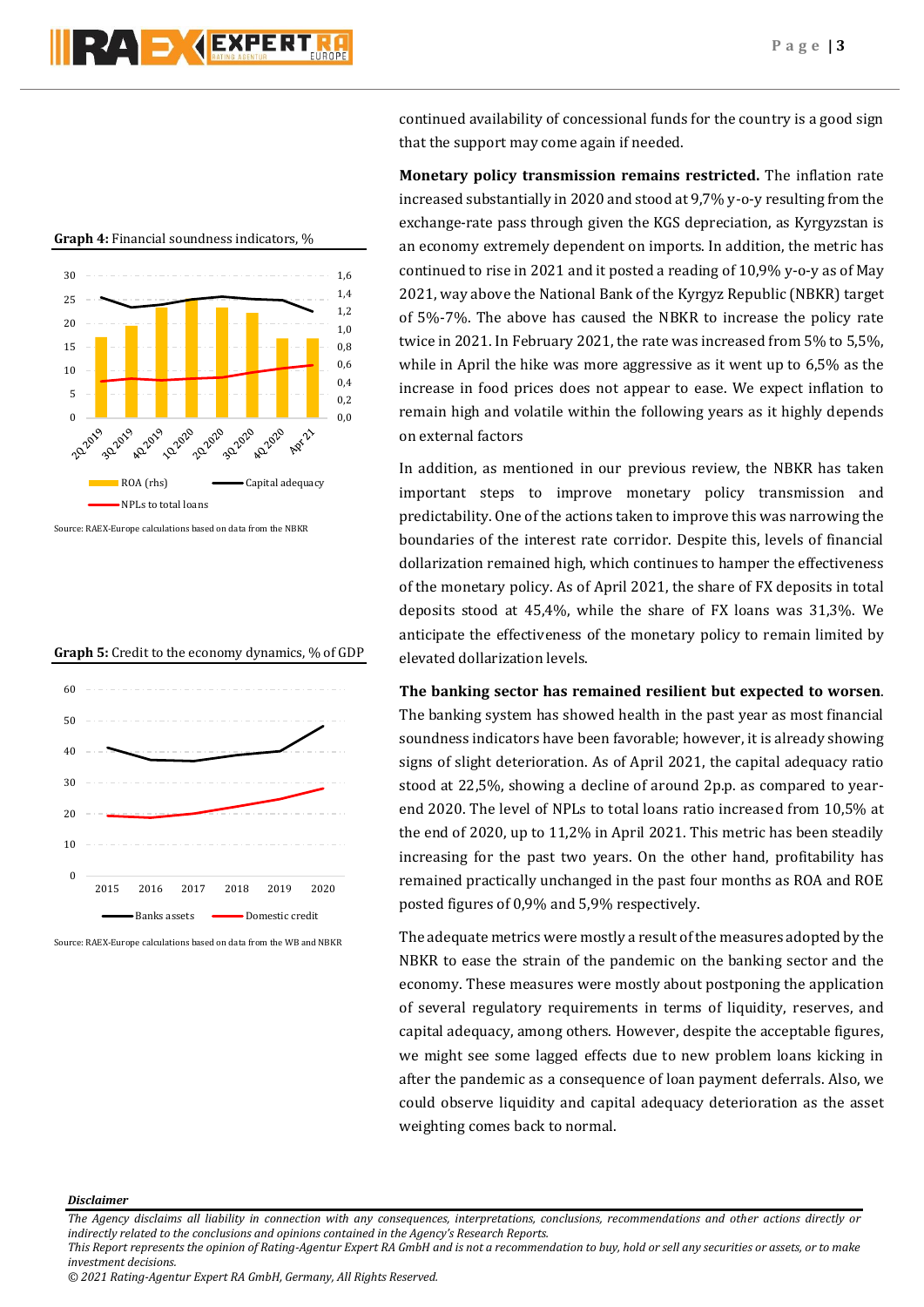







Banks assets to GDP increased by 8p.p. up to 48,4% as cash started pile up in the banks' accounts in the form of deposits and corresponding accounts, while credit grew slightly. Domestic credit provided by the banking sector increased up to 28,2% of GDP in 2021, 4p.p. higher than in 2020. However, the relative increase was mostly propelled by the contraction of nominal GDP.

**External position remains weak.** In 2020, imports declined by 29,7% yo-y as a result of the temporary cross border closure with China due to the pandemic, combined with lower domestic demand. On the other hand, the reduction in external demand during the peak of the coronavirus crisis, led to a decline in exports of around 22,2% y-o-y. The strong drop in imports caused the trade deficit to narrow down to 22,2% of GDP. However, the stability of current transfers reflected a positive current account of 4,5%. We do not anticipate this trend to continue in 2021 as we expect imports to grow substantially, while exports to do so at a moderate pace. This will result in a renewed negative current account balance of about -5,6% of GDP by year-end.

The decline in the trade deficit was accompanied by turbulence on the global financial markets and increased geopolitical risks in the region. As a result, by mid-November, the KGS weakened against the USD by 22% since the beginning of the year but has remained fairly stable so far in 2021. In order to smooth out sharp corrections in the exchange rate, the NBRK intervened in the FX market. At the same time, the level of international reserves remains stable at USD 2,78 bn as of May 2021.

## **Stress factors:**

- The economy is highly dependent on other countries in the export market, imports and remittances inflows. In 2019, more than 98% of cross-border payments came from Russia due to the high amount of labor force from Kyrgyzstan and 42% of all export goes to Great Britain (moderately weak stress-factor);
- Financial dollarization in Kyrgyzstan shows encouraging dynamics, but remains high: as of April 2020, 31,3% of total loans and 45,4% of total deposits were denominated in foreign currency (very weak stressfactor).

## **SENSITIVITY ASSESSMENT:**

The following developments could lead to an upgrade:

- Significant decline of external government debt;
- Improvement of the country's fiscal stance and trade balance;
- Continued improvement of the banking system performance.

The following developments could lead to a downgrade:

A lingering economic recession beyond our projected levels;

*Disclaimer* 

*The Agency disclaims all liability in connection with any consequences, interpretations, conclusions, recommendations and other actions directly or indirectly related to the conclusions and opinions contained in the Agency's Research Reports.*

*This Report represents the opinion of Rating-Agentur Expert RA GmbH and is not a recommendation to buy, hold or sell any securities or assets, or to make investment decisions.*

*<sup>© 2021</sup> Rating-Agentur Expert RA GmbH, Germany, All Rights Reserved.*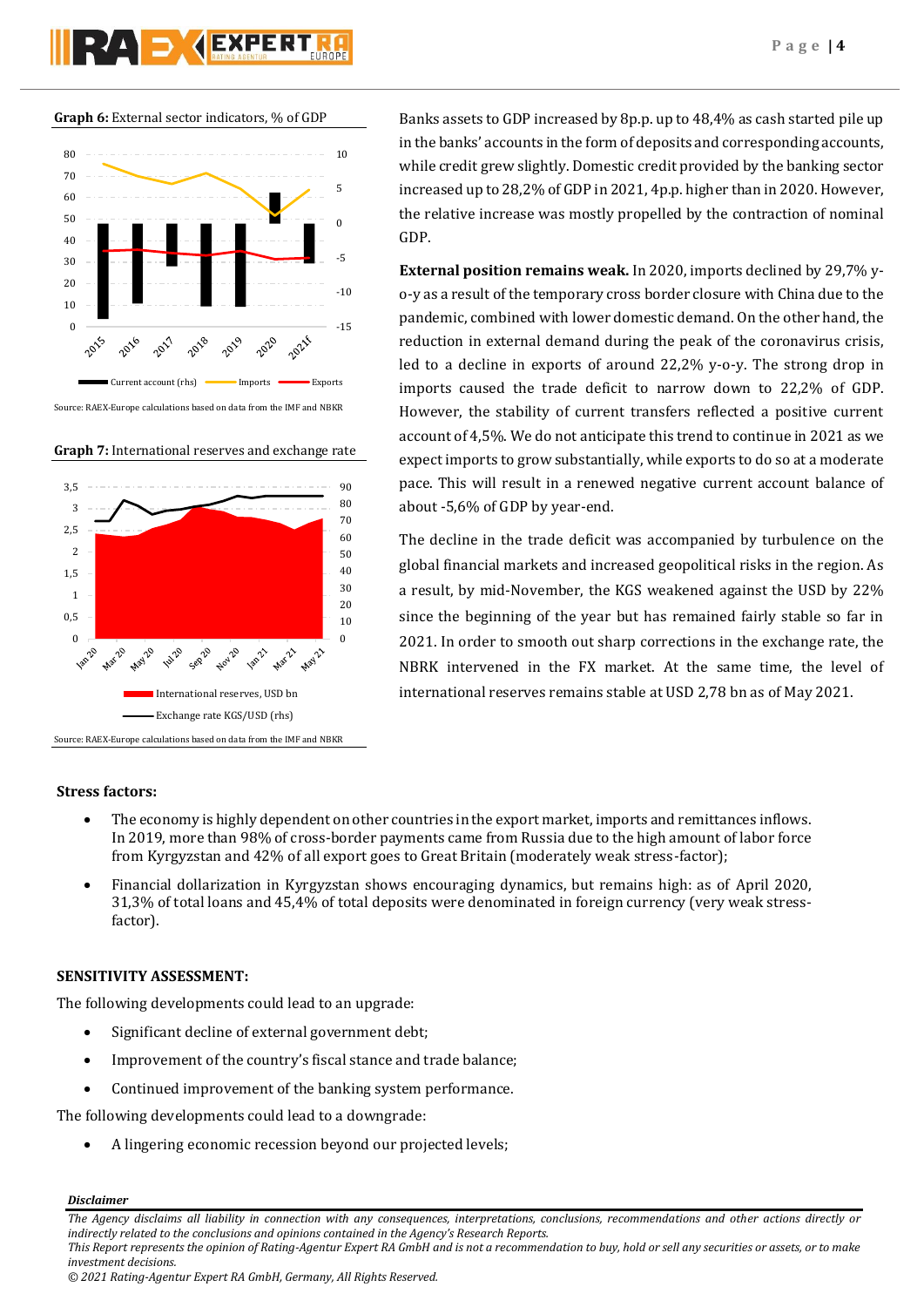Unsustainable increase in the levels of government debt combined with the inability to restructure obligations or obtain further financial support.

# **ESG Disclosure:**

Inherent factors

 Quality of fiscal policy; quality of monetary policy; natural resources; natural and climatic threats; environmental threats; level of corruption, CPI; Government Effectiveness Index; quality of the business environment; position in Doing Business Ranking; level of investment in human capital, adjusted for inequality; Rule of Law Index; transparency of government policymaking Index; level of information transparency of the government; Political Stability and Absence of Violence/Terrorism Index; natural disasters, constant exposure to difficult natural conditions.

Drivers of change factors

None.

Next scheduled rating publication: 17 December 2021. The full sovereign rating calendar can be found at [Sovereign Rating Calendar 2021](https://raexpert.eu/sovereign/#conf-tab-5)

For further information contact:

Responsible expert: Hector Alvarez, Associate Director of RAEX-Europe +49 (69) 3085-45-00, ext. 1213 [alvarez@raexpert.eu](mailto:alvarez@raexpert.eu)

Reviewer: Mikhail Kaptsov, Rating Analyst of RAEX-Europe +49 (69) 3085-45-00, ext. 1216 [kaptsov@raexpert.eu](mailto:kaptsov@raexpert.eu)

## **Rating-Agentur Expert RA GmbH (RAEX-Europe)**

Walter-Kolb-Strasse 9-11, 60594 Frankfurt am Main, Germany +49 (69) 3085-45-00 E-mail[: info@raexpert.eu](mailto:info@raexpert.eu) [www.raexpert.eu](http://raexpert.eu/)

*Disclaimer* 

*The Agency disclaims all liability in connection with any consequences, interpretations, conclusions, recommendations and other actions directly or indirectly related to the conclusions and opinions contained in the Agency's Research Reports.*

*This Report represents the opinion of Rating-Agentur Expert RA GmbH and is not a recommendation to buy, hold or sell any securities or assets, or to make investment decisions.*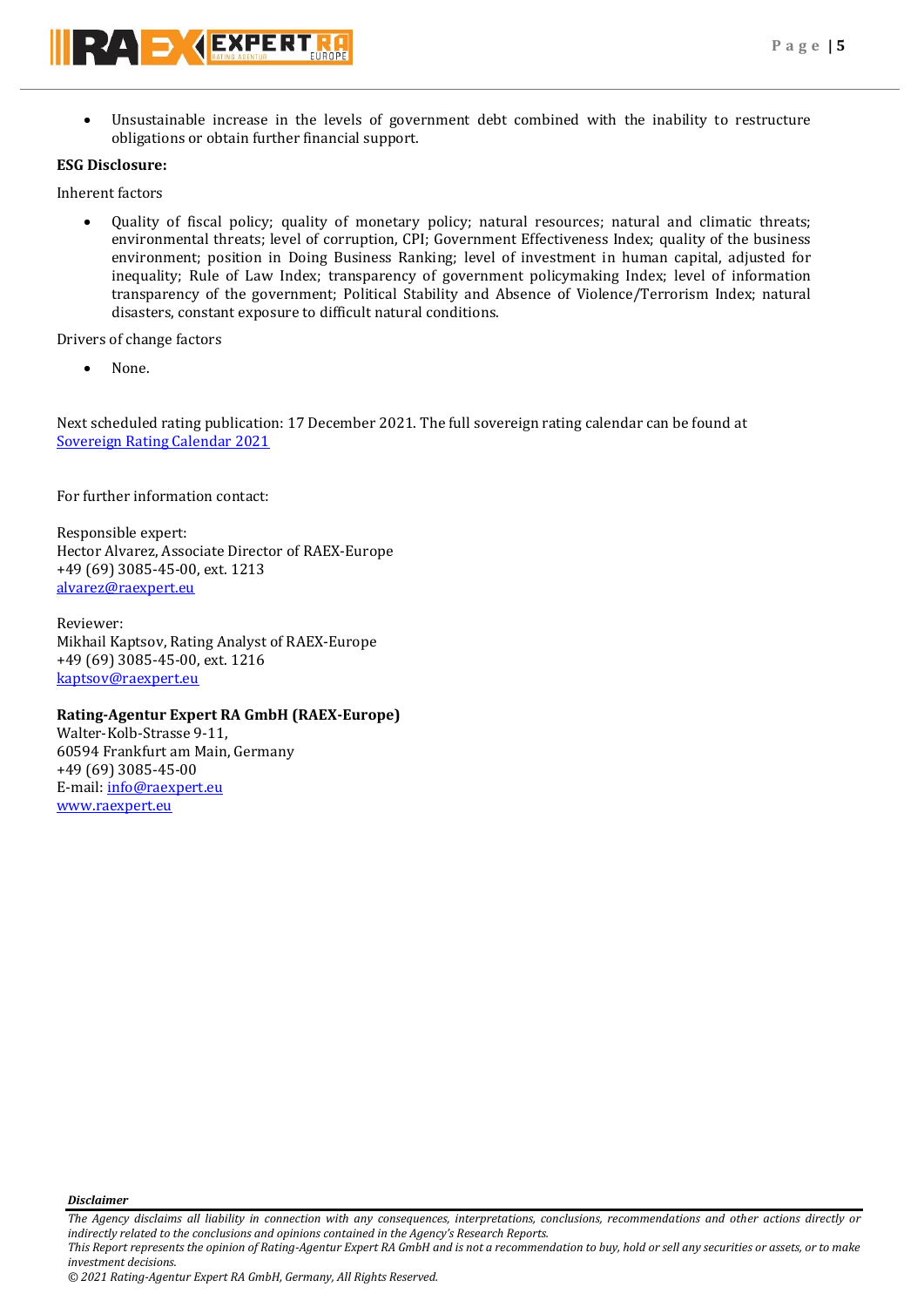# RATING HISTORY:

|             |                                                                      | <b>SGC</b>      |                  | <b>Outlook</b>  |           |
|-------------|----------------------------------------------------------------------|-----------------|------------------|-----------------|-----------|
| <b>Date</b> | <b>Review reason</b>                                                 | <b>National</b> | <b>Foreign</b>   | <b>National</b> | Foreign   |
|             |                                                                      | currency        | currency         | currency        | currency  |
| 18.12.2020  | Scheduled<br>revision of both<br>types of ratings<br>for the country | $\, {\bf B}$    | $\boldsymbol{B}$ | Negative        | Negative  |
| 26.06.2020  | Scheduled<br>revision of both<br>types of ratings<br>for the country | $\, {\bf B}$    | $\boldsymbol{B}$ | Negative        | Negative  |
| 27.12.2019  | Scheduled<br>revision of both<br>types of ratings<br>for the country | $\, {\bf B}$    | $\boldsymbol{B}$ | Stable          | Stable    |
| 28.06.2019  | Scheduled<br>revision of both<br>types of ratings<br>for the country | $\, {\bf B}$    | $\boldsymbol{B}$ | Stable          | Stable    |
| 04.01.2019  | Scheduled<br>revision of both<br>types of ratings<br>for the country | $\, {\bf B}$    | $\boldsymbol{B}$ | Stable          | Stable    |
| 13.07.2018  | Scheduled<br>revision of both<br>types of ratings<br>for the country | B               | $\, {\bf B}$     | Stable          | Stable    |
| 19.01.2018  | Scheduled<br>revision of both<br>types of ratings<br>for the country | $\, {\bf B}$    | $\boldsymbol{B}$ | <b>NA</b>       | <b>NA</b> |
| 21.07.2017  | Scheduled<br>revision of both<br>types of ratings<br>for the country | B               | $\, {\bf B}$     | <b>NA</b>       | <b>NA</b> |
| 27.01.2017  | Scheduled<br>revision of both<br>types of ratings<br>for the country | $\, {\bf B}$    | $\, {\bf B}$     | <b>NA</b>       | NA        |
| 29.07.2016  | Scheduled<br>revision of both<br>types of ratings<br>for the country | $\, {\bf B}$    | $\, {\bf B}$     | $\rm NA$        | $\rm NA$  |
| 19.02.2016  | First assignment<br>of both types of<br>ratings for the<br>country   | $\, {\bf B}$    | $\, {\bf B}$     | $\rm NA$        | $\rm NA$  |

*Disclaimer* 

*The Agency disclaims all liability in connection with any consequences, interpretations, conclusions, recommendations and other actions directly or indirectly related to the conclusions and opinions contained in the Agency's Research Reports.*

*This Report represents the opinion of Rating-Agentur Expert RA GmbH and is not a recommendation to buy, hold or sell any securities or assets, or to make investment decisions.*